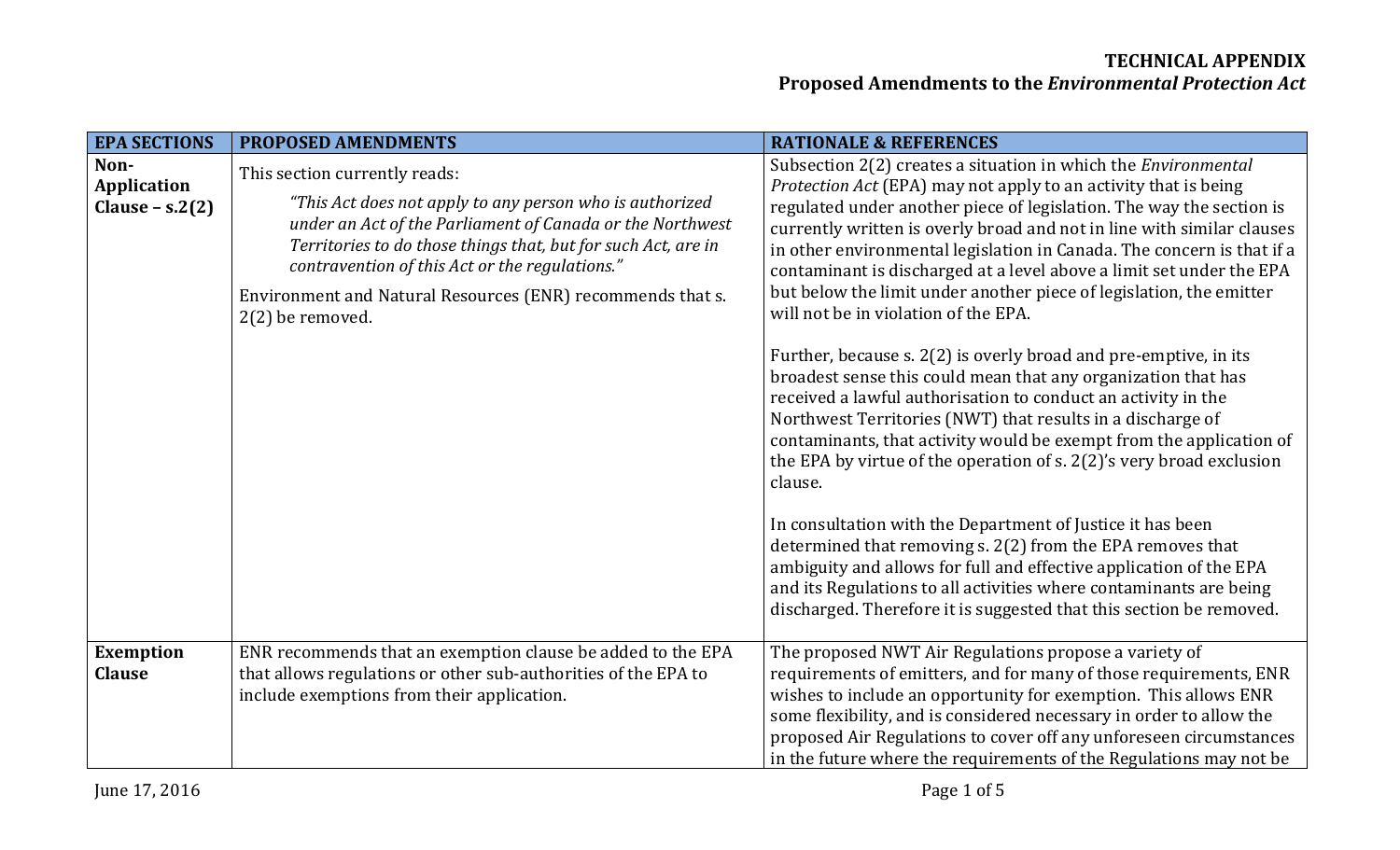### **TECHNICAL APPENDIX**

# **Proposed Amendments to the** *Environmental Protection Act*

| <b>EPA SECTIONS</b>                                          | <b>PROPOSED AMENDMENTS</b>                                                                                                                                                                                                                                                                                                                                 | <b>RATIONALE &amp; REFERENCES</b>                                                                                                                                                                                                                                                                                                                                                                                                                                                                                                                                                       |
|--------------------------------------------------------------|------------------------------------------------------------------------------------------------------------------------------------------------------------------------------------------------------------------------------------------------------------------------------------------------------------------------------------------------------------|-----------------------------------------------------------------------------------------------------------------------------------------------------------------------------------------------------------------------------------------------------------------------------------------------------------------------------------------------------------------------------------------------------------------------------------------------------------------------------------------------------------------------------------------------------------------------------------------|
|                                                              |                                                                                                                                                                                                                                                                                                                                                            | ideal.<br>It is suggested that a clause be added to the EPA allowing for<br>exemptions from requirements under the Act and its Regulations.                                                                                                                                                                                                                                                                                                                                                                                                                                             |
| <b>Registries</b>                                            | ENR recommends that the EPA be amended to give the<br>Minister/Chief Environmental Protection Officer the authority to:<br>Create a registry, or registries;<br>$\bullet$<br>To require registration of proponents/emitters (as defined<br>in a regulation); and<br>To require that proponents/emitters (as defined in a<br>regulation) become registered. | The proposed NWT Air Regulations require that certain emitters<br>(operators) submit information including but not limited to:<br>emission-generating equipment make, model, serial number, fuel<br>use, business name and details. This information would be<br>compiled in a 'registry', the operator would be considered<br>'registered', and enforcement measures would be pursued by those<br>emitters who did not comply with registration requirements. The<br>objective of this registry is for information gathering purposes, to<br>inform future regulatory decision-making. |
|                                                              |                                                                                                                                                                                                                                                                                                                                                            | Furthermore, the proposed Air Permits propose a requirement for<br>certain emitters where all documents associated with the process<br>including the Permit itself will be contained in a registry.<br>It is suggested that a clause is added to the EPA providing the<br>Minister with the authority to establish a registry, or multiple<br>registries.                                                                                                                                                                                                                               |
| <b>Public</b><br><b>Availability of</b><br><b>Registries</b> | ENR recommends that the EPA be amended to give the Minister<br>the authority to make any registry or registries, created under the<br>EPA, publically available.                                                                                                                                                                                           | The proposed Air Permit process and documents associated with it<br>are intended to be made publically available through an ENR<br>registry, in order to align with the current environmental<br>management regime (e.g. Land and Water Board submissions are<br>publically posted on their registries).<br>At the same time, the equipment registration requirements for                                                                                                                                                                                                               |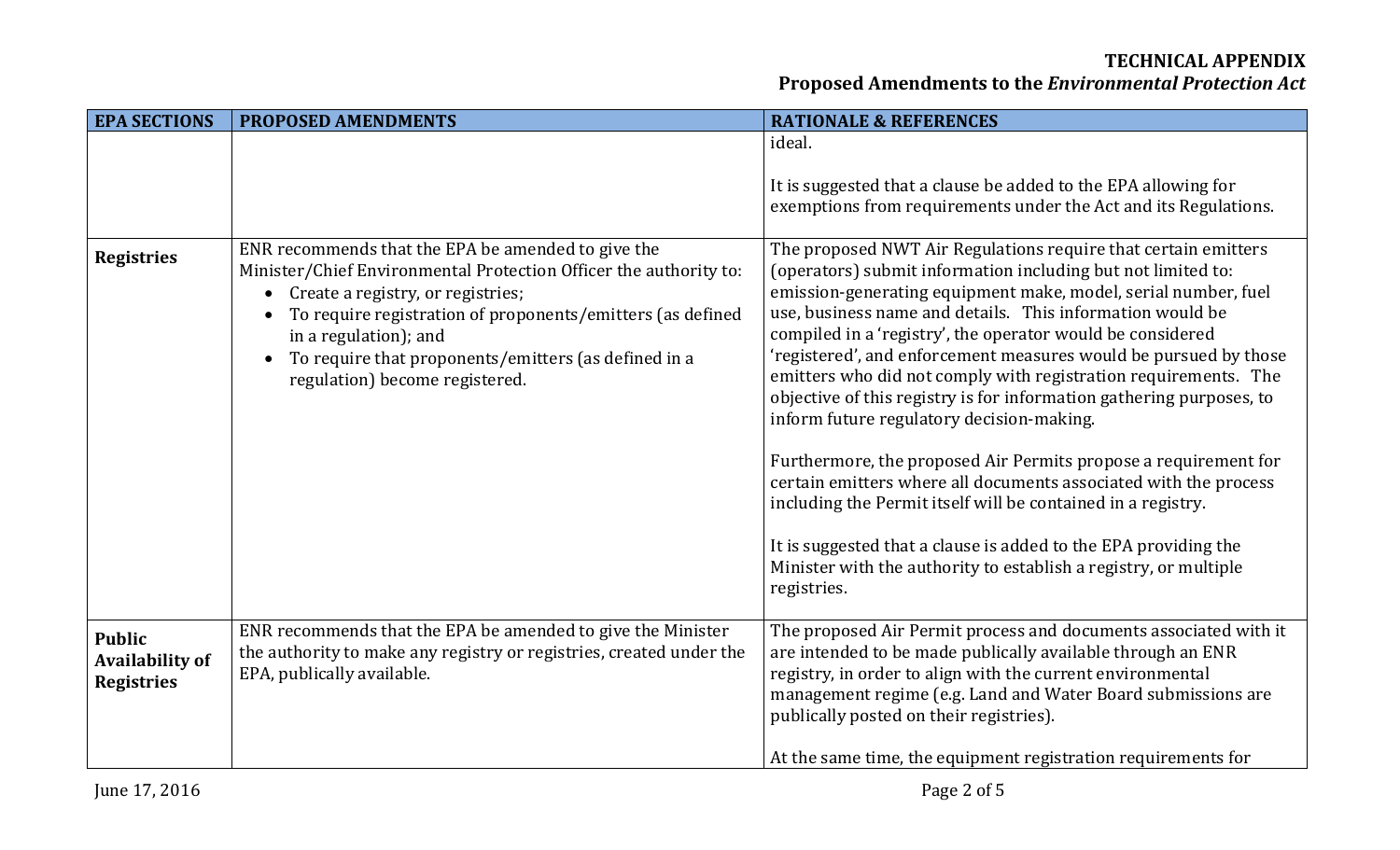#### **TECHNICAL APPENDIX**

# **Proposed Amendments to the** *Environmental Protection Act*

| <b>EPA SECTIONS</b>                                 | <b>PROPOSED AMENDMENTS</b>                                                                                                                                                                                                                                                                                                                                                                                                                                                                                                                                 | <b>RATIONALE &amp; REFERENCES</b>                                                                                                                                                                                                                                                                                                                                                                                                                                                                                                                                                                                                                                                                                                                                                                                                                                                                                                                             |
|-----------------------------------------------------|------------------------------------------------------------------------------------------------------------------------------------------------------------------------------------------------------------------------------------------------------------------------------------------------------------------------------------------------------------------------------------------------------------------------------------------------------------------------------------------------------------------------------------------------------------|---------------------------------------------------------------------------------------------------------------------------------------------------------------------------------------------------------------------------------------------------------------------------------------------------------------------------------------------------------------------------------------------------------------------------------------------------------------------------------------------------------------------------------------------------------------------------------------------------------------------------------------------------------------------------------------------------------------------------------------------------------------------------------------------------------------------------------------------------------------------------------------------------------------------------------------------------------------|
|                                                     |                                                                                                                                                                                                                                                                                                                                                                                                                                                                                                                                                            | select emitters are not intended to be a publically available registry<br>as registration is intended for information gathering purposes, not<br>to be compared to proposed requirements under the regulations.<br>Therefore, ENR would want the authority to conduct both methods<br>under the EPA, depending on the requirements of the Regulations.<br>It is suggested the EPA be amended to give the Minister authority to<br>make registries created under the EPA publically available.                                                                                                                                                                                                                                                                                                                                                                                                                                                                 |
| Vehicle<br>Sources -<br>$s.5(3)(c)$ , and<br>s.5(4) | These sections read:<br>"(3) Subsection (1) does not apply where the person who<br>discharged the contaminant or permitted the discharge of the<br>contaminant establishes that<br>(c) the contaminant was discharged from the exhaust system<br>of a vehicle;<br>(4) The exceptions set out in subsection $(3)$ do not apply<br>where a person discharges a contaminant that the inspector<br>has reasonable grounds to believe is not usually associated<br>with a discharge from the excepted activity."<br>ENR recommends that $s.5(3)(c)$ be amended. | ENR understands that this section of the EPA means that unless a<br>vehicle's exhaust system isn't performing or being used as designed,<br>then it is exempt from the EPA.<br>Note that the term 'vehicle' is not defined in the EPA, but the NWT<br>Motor Vehicles Act defines 'vehicle' as:<br>"vehicle" includes any vehicle designed to travel on land that<br>is draw, propelled or driven by any kind of power, including<br>muscular power, but does not include an all-terrain vehicle or<br>a device that is designed to run on rails; (véhicule)<br>And 'motor vehicle' as:<br>"motor vehicle" means a vehicle propelled or driven by power<br>other than muscular power<br>and includes a trailer, but does not include<br>an aircraft, a marine vehicle or an all-terrain vehicle,<br>(a)<br>(b)<br>a device that runs or is designed to run exclusively on<br>rails, or<br>a mechanically propelled wheelchair; (véhicule<br>(c)<br>automobile) |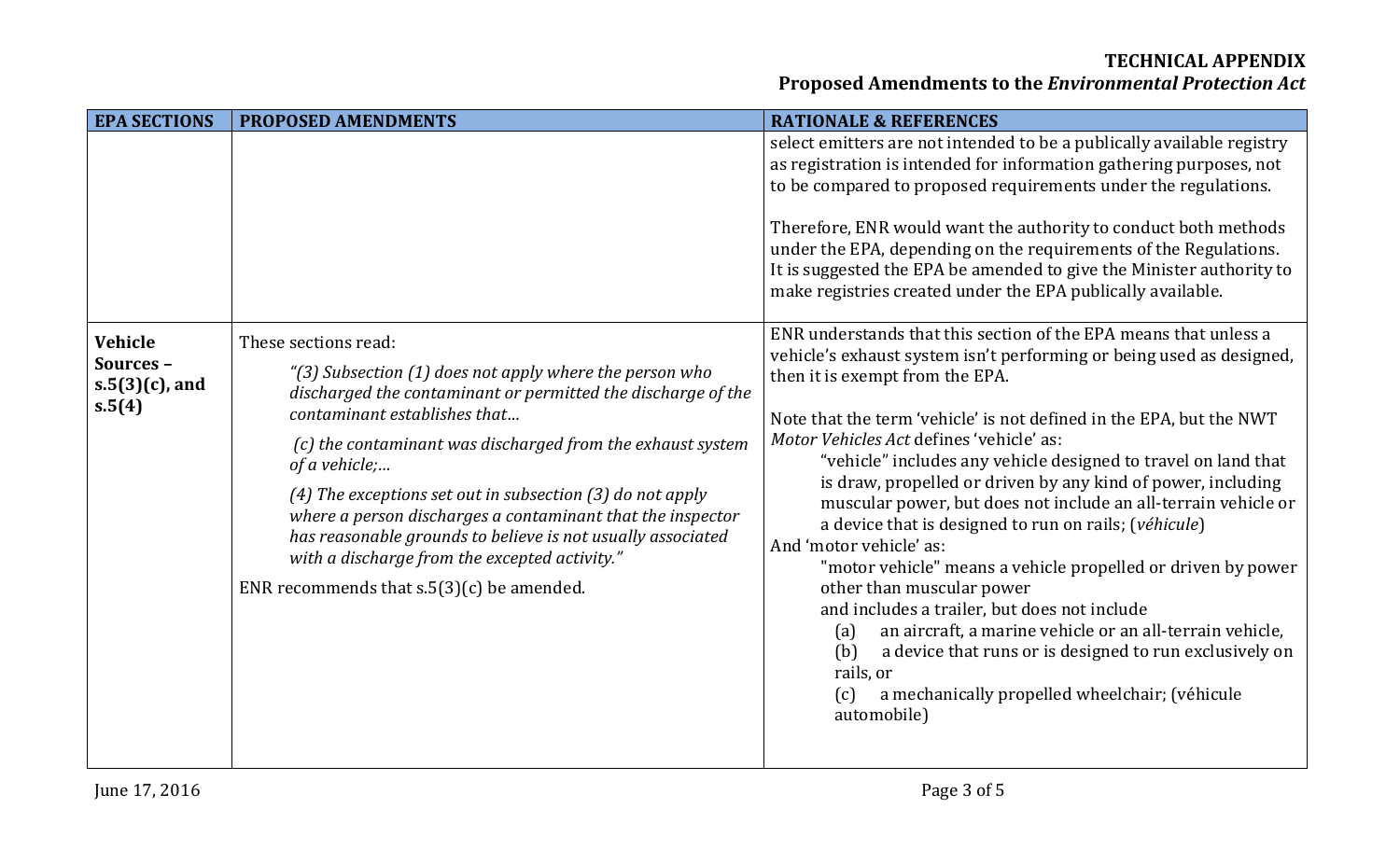#### **TECHNICAL APPENDIX Proposed Amendments to the** *Environmental Protection Act*

| <b>EPA SECTIONS</b>                                        | <b>PROPOSED AMENDMENTS</b>                                                                                                                                                                                                                                                                                                                                                                                                                                                                                                                         | <b>RATIONALE &amp; REFERENCES</b>                                                                                                                                                                                                                                                                                                                                                                                                                                                                                                                                                                                                                           |
|------------------------------------------------------------|----------------------------------------------------------------------------------------------------------------------------------------------------------------------------------------------------------------------------------------------------------------------------------------------------------------------------------------------------------------------------------------------------------------------------------------------------------------------------------------------------------------------------------------------------|-------------------------------------------------------------------------------------------------------------------------------------------------------------------------------------------------------------------------------------------------------------------------------------------------------------------------------------------------------------------------------------------------------------------------------------------------------------------------------------------------------------------------------------------------------------------------------------------------------------------------------------------------------------|
|                                                            |                                                                                                                                                                                                                                                                                                                                                                                                                                                                                                                                                    | Mobile sources (i.e. motor vehicles), including passenger vehicles,<br>light-duty and heavy-duty trucking, construction equipment, etc, are<br>all significant contributors to Canada's and the NWT's emission<br>inventory, and are a focus of the national/CCME's Air Quality<br>Management System due to their contribution of oxides of nitrogen,<br>black carbon, and particulate matter to the environment. It is<br>therefore imperative that the proposed Air Regulations have the<br>authority to regulate those emission sources and emissions.                                                                                                   |
|                                                            |                                                                                                                                                                                                                                                                                                                                                                                                                                                                                                                                                    | If significant concern is raised on this amendment during the<br>engagement period, ENR may propose to modify the amendment to<br>uphold the exemption for light-duty, personal vehicles (in the hopes<br>of alleviating public concern that the GNWT will be placing emission<br>restrictions on their personal vehicles).                                                                                                                                                                                                                                                                                                                                 |
|                                                            |                                                                                                                                                                                                                                                                                                                                                                                                                                                                                                                                                    | ENR suggests that the exception for vehicles in the EPA be amended.                                                                                                                                                                                                                                                                                                                                                                                                                                                                                                                                                                                         |
| <b>Domestic</b><br>Sources-<br>$s.5(3)(b)$ , and<br>s.5(4) | These sections read:<br>"(3) Subsection (1) does not apply where the person who<br>discharged the contaminant or permitted the discharge of the<br>contaminant establishes that<br>(b) the contaminant has been used solely for domestic<br>purposes and was discharged from within a dwelling-house;<br>(4) The exceptions set out in subsection $(3)$ do not apply<br>where a person discharges a contaminant that the inspector<br>has reasonable grounds to believe is not usually associated<br>with a discharge from the excepted activity." | ENR understands that this section of the EPA means that emission<br>sources from inside the home, such as woodstove or furnace<br>emissions, are exempt from the EPA unless they're not performing<br>or being used as designed.<br>Smoke from woodstoves is a known contributor to local air<br>quality. ENR is not proposing to regulate woodstoves specifically at<br>this time; however, we would like the ability to act on nuisance<br>emissions (e.g. smoke causing unreasonable interference with<br>neighbours' or a neighbourhood's use and enjoyment of their<br>property), and poor local air quality situations arising from<br>woodstove use. |